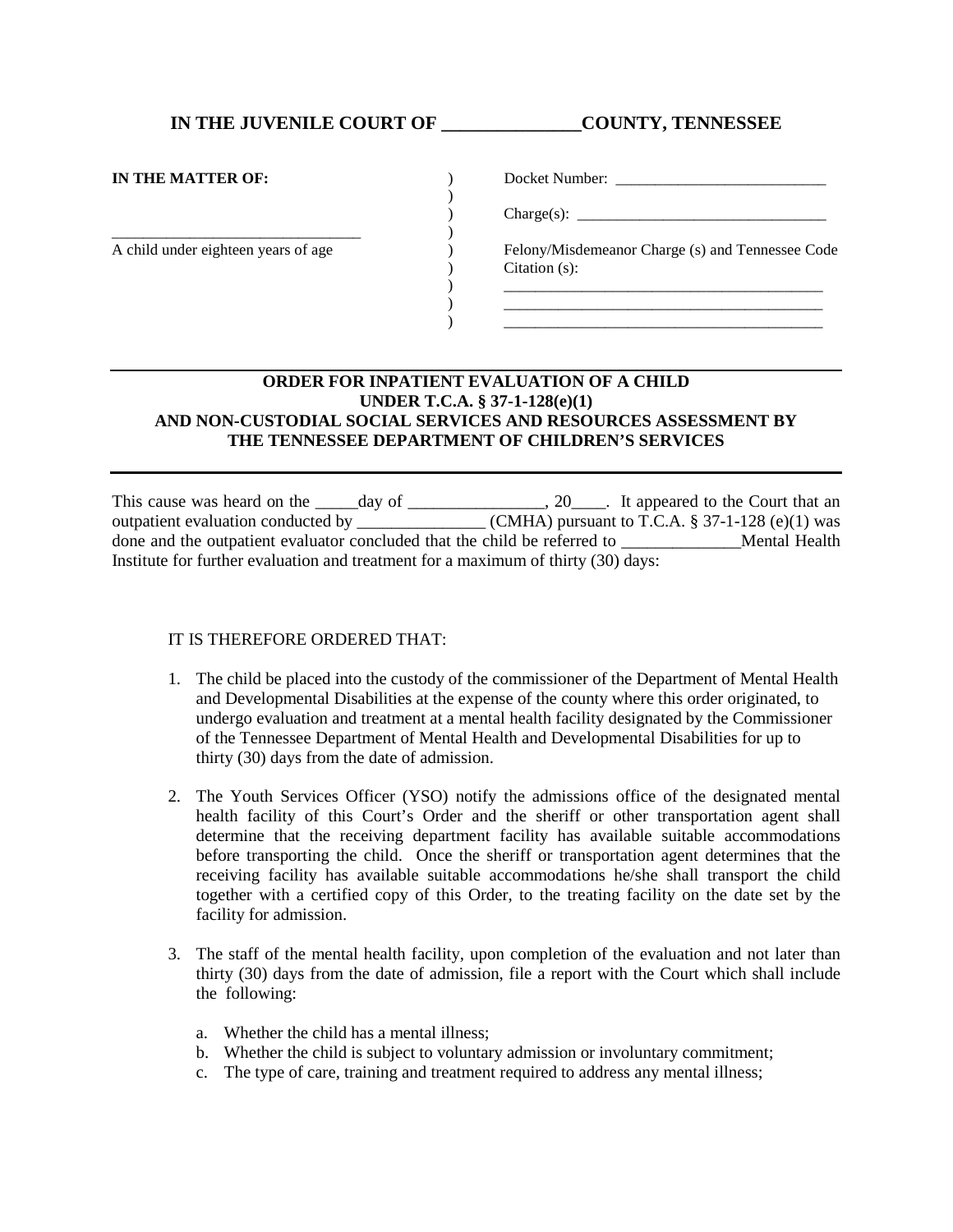d. Any resources available to provide such services including but not limited to those provided by DCS;

\_\_\_\_\_\_\_\_\_\_\_\_\_\_\_\_\_\_\_\_\_\_\_\_\_\_\_\_\_\_\_\_\_\_\_\_\_\_\_\_\_\_\_\_\_\_\_\_\_\_\_\_\_\_\_\_\_\_\_\_\_\_\_\_\_\_\_\_\_\_\_ \_\_\_\_\_\_\_\_\_\_\_\_\_\_\_\_\_\_\_\_\_\_\_\_\_\_\_\_\_\_\_\_\_\_\_\_\_\_\_\_\_\_\_\_\_\_\_\_\_\_\_\_\_\_\_\_\_\_\_\_\_\_\_\_\_\_\_\_\_\_\_ **\_\_\_\_\_\_\_\_\_\_\_\_\_\_\_\_\_\_\_\_\_\_\_\_\_\_\_\_\_\_\_\_\_\_\_\_\_\_\_\_\_\_\_\_\_\_\_\_\_\_\_\_\_\_\_\_\_\_\_\_\_\_\_\_\_\_\_\_\_\_\_**

\_\_\_\_\_\_\_\_\_\_\_\_\_\_\_\_\_\_\_\_\_\_\_\_\_\_\_\_\_\_\_\_\_\_\_\_\_\_\_\_\_\_\_\_\_\_\_\_\_\_\_\_\_\_\_\_\_\_\_\_\_\_\_\_\_\_\_\_\_\_\_

- e. Specific forensic issues:
- f. Other issues:
- 4. The Department of Children's Services' representative shall facilitate gathering information necessary for a thorough assessment.
- 5. The mental health facility and DCS shall share any information or data on the child without a consent for release of information, including any information or data obtained from sources other than those referenced in this order. DCS shall share with the mental health facility the non-custodial social services and resources assessment within fifteen (15) days of the entry of this order. The mental health facility and DCS are authorized to provide such information to any other provider recommended to the Court as necessary for additional services to the child.
- 6. The Department of Children's Services shall immediately proceed with a non-custodial assessment to determine the need for TennCare benefits and services provided by or accessed through the Department and shall report its findings to the Court and the mental health facility within 30 days from date of this order. DCS or the provider shall urge the parent, legal guardian, or legal custodian to apply for TennCare benefits on behalf of the child. The representative of the Department of Children's Services shall meet with the family of the child as soon as possible to assist in the application for TennCare benefits. In the event the parent, legal guardian, or legal custodian refuses or is in any way unavailable to apply for TennCare benefits, DCS is authorized by this court order to apply for TennCare benefits on behalf of the child.
- 7. The mental health facility shall request services from TennCare, private insurance carrier or other potential payer as soon as possible after determination of any further treatment, care, training, or other services recommended to the Court.
- 8. When the mental health facility notifies the Court that the evaluation is complete, it shall also notify the sheriff who upon notification shall return the child to the court as soon as practicable thereafter.

ENTERED this \_\_\_\_\_day of \_\_\_\_\_\_\_\_\_\_\_\_\_\_\_, 20\_\_\_\_\_.

 $\overline{\phantom{a}}$  ,  $\overline{\phantom{a}}$  ,  $\overline{\phantom{a}}$  ,  $\overline{\phantom{a}}$  ,  $\overline{\phantom{a}}$  ,  $\overline{\phantom{a}}$  ,  $\overline{\phantom{a}}$  ,  $\overline{\phantom{a}}$  ,  $\overline{\phantom{a}}$  ,  $\overline{\phantom{a}}$  ,  $\overline{\phantom{a}}$  ,  $\overline{\phantom{a}}$  ,  $\overline{\phantom{a}}$  ,  $\overline{\phantom{a}}$  ,  $\overline{\phantom{a}}$  ,  $\overline{\phantom{a}}$ JUDGE